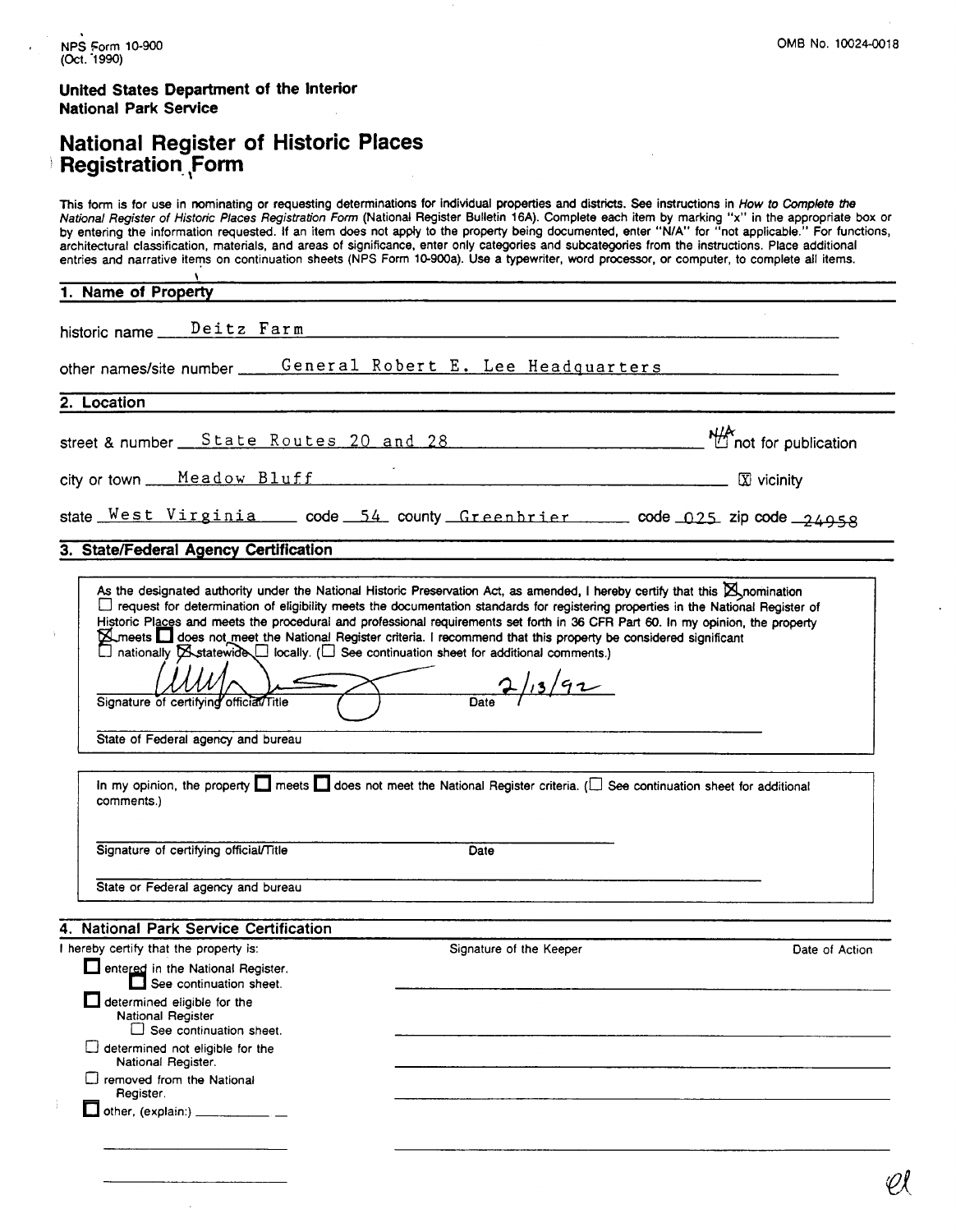|                  | Deitz Farm |  |
|------------------|------------|--|
| Name of Property |            |  |

 $\frac{1}{2}$ 

 $\sim$ 

 $\ddot{\phantom{1}}$ 

| 5. Classification                                                                                                                |                                                                                      |                                       |                                                                                                                                                                                                                                                      |                           |  |
|----------------------------------------------------------------------------------------------------------------------------------|--------------------------------------------------------------------------------------|---------------------------------------|------------------------------------------------------------------------------------------------------------------------------------------------------------------------------------------------------------------------------------------------------|---------------------------|--|
| <b>Ownership of Property</b><br>(Check as many boxes as apply)                                                                   | <b>Category of Property</b><br>(Check only one box)                                  |                                       | Number of Resources within Property<br>(Do not include previously listed resources in the count.)                                                                                                                                                    |                           |  |
| <b>A</b> private                                                                                                                 | $\Box$ building(s)<br>⊠ district<br>$\Box$ site<br>$\Box$ structure<br>$\Box$ object | Contributing                          | Noncontributing                                                                                                                                                                                                                                      |                           |  |
| $\Box$ public-local<br>$\square$ public-State<br>$\square$ public-Federal                                                        |                                                                                      |                                       | $\ldots$ 3 and $\ldots$ . The set of $\sim$                                                                                                                                                                                                          | $T$ buildings             |  |
|                                                                                                                                  |                                                                                      |                                       | $\mathcal{O}$<br>$\overline{1}$ . The contract of the contract of the contract of the contract of the contract of the contract of the contract of the contract of the contract of the contract of the contract of the contract of the contract of th | sites                     |  |
|                                                                                                                                  |                                                                                      |                                       | 3                                                                                                                                                                                                                                                    | $\sigma$ _____ structures |  |
|                                                                                                                                  |                                                                                      |                                       |                                                                                                                                                                                                                                                      |                           |  |
|                                                                                                                                  |                                                                                      | $7 -$                                 | $\mathcal{X}$                                                                                                                                                                                                                                        | Total                     |  |
| Name of related multiple property listing<br>(Enter "N/A" if property is not part of a multiple property listing.)               |                                                                                      | in the National Register              | Number of contributing resources previously listed                                                                                                                                                                                                   |                           |  |
| N/A                                                                                                                              |                                                                                      |                                       | N/A                                                                                                                                                                                                                                                  |                           |  |
| 6. Function or Use                                                                                                               |                                                                                      |                                       |                                                                                                                                                                                                                                                      |                           |  |
| <b>Historic Functions</b><br>(Enter categories from instructions)                                                                |                                                                                      |                                       | <b>Current Functions</b><br>(Enter categories from instructions)                                                                                                                                                                                     |                           |  |
| Domestic Domestic                                                                                                                |                                                                                      |                                       | Agricultural                                                                                                                                                                                                                                         |                           |  |
| Agricultural                                                                                                                     |                                                                                      | $\overline{m}$ , where $\overline{m}$ |                                                                                                                                                                                                                                                      |                           |  |
| Defense (fortification,                                                                                                          | military facility, military                                                          |                                       |                                                                                                                                                                                                                                                      |                           |  |
| hospital, etc.)                                                                                                                  |                                                                                      |                                       |                                                                                                                                                                                                                                                      |                           |  |
|                                                                                                                                  |                                                                                      |                                       |                                                                                                                                                                                                                                                      |                           |  |
|                                                                                                                                  |                                                                                      |                                       |                                                                                                                                                                                                                                                      |                           |  |
| 7. Description                                                                                                                   |                                                                                      | <b>Materials</b>                      |                                                                                                                                                                                                                                                      |                           |  |
| <b>Architectural Classification</b><br>(Enter categories from instructions)                                                      |                                                                                      | (Enter categories from instructions)  |                                                                                                                                                                                                                                                      |                           |  |
| Greek Revival<br>the contract of the contract of the contract of the contract of the contract of the contract of the contract of |                                                                                      |                                       | foundation masonry                                                                                                                                                                                                                                   |                           |  |
|                                                                                                                                  |                                                                                      |                                       | walls masonry manuscription of the mass of the mass of the mass of the mass of the mass of the mass of the mass of the mass of the mass of the mass of the mass of the mass of the mass of the mass of the mass of the mass of                       |                           |  |
|                                                                                                                                  |                                                                                      |                                       | $root \nvert$ metal;                                                                                                                                                                                                                                 |                           |  |
|                                                                                                                                  |                                                                                      |                                       | composition                                                                                                                                                                                                                                          |                           |  |
|                                                                                                                                  |                                                                                      |                                       |                                                                                                                                                                                                                                                      |                           |  |

### **Narrative Description**

(Describe the historic and current condition of the property on one or more continuation sheets.)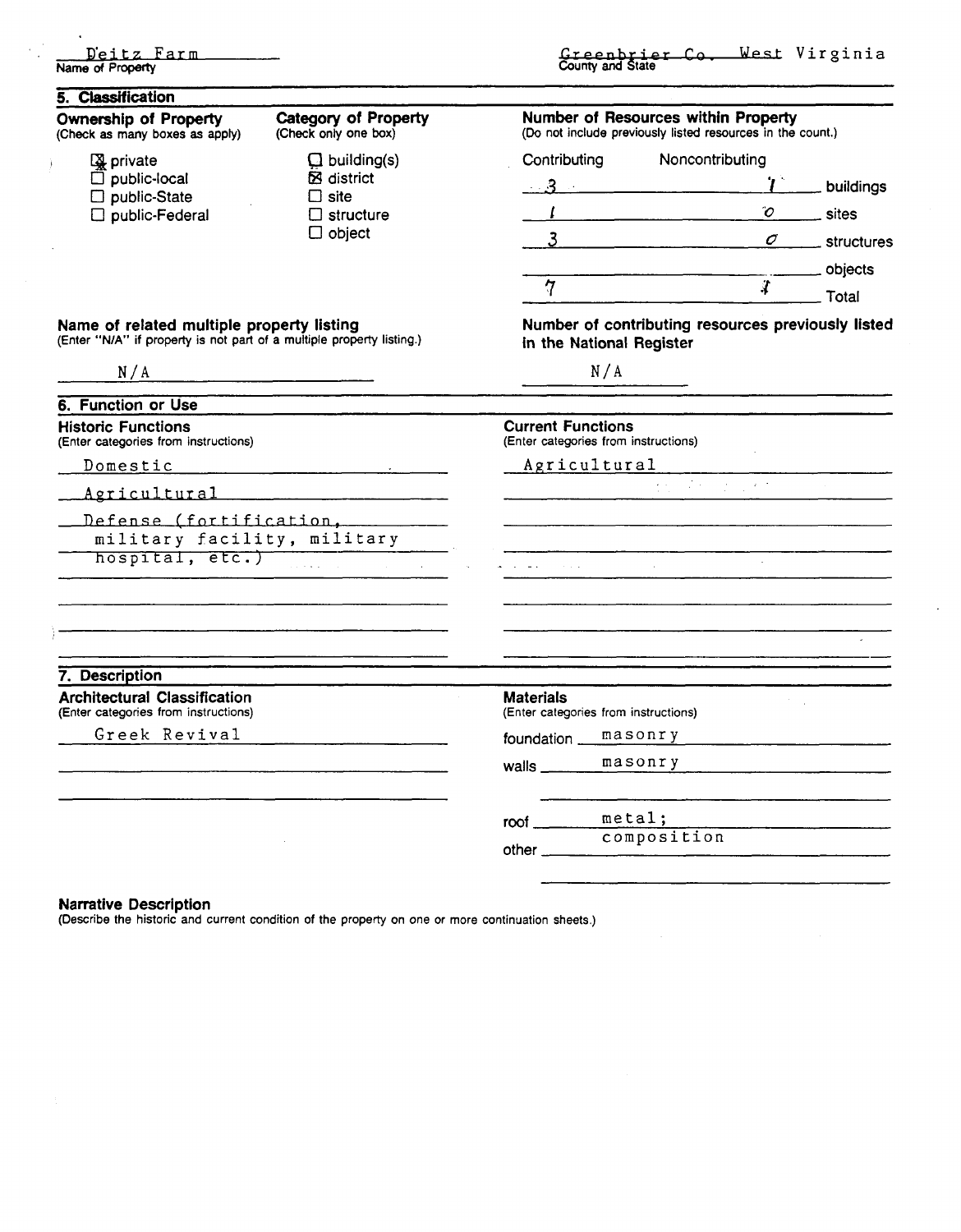## **8.** Statement of Significance

### Applicable National Register Criteria

**(Mark "x" in one or more boxes for the criteria qualifying the property for National Register listing.)** 

- $\bar{x}$  A Property is associated with events that have made a significant contribution to the broad patterns of our history.
- $\mathbb{R}$  B Property is associated with the lives of persons significant in our past.
- $\Box$  C Property embodies the distinctive characteristics of a type, period, or method of construction or represents the work of a master, or possesses high artistic values, or represents a significant and distinguishable entity whose components lack individual distinction.
- $\square$  D Property has yielded, or is likely to yield, information important in prehistory or history.

## Criteria Considerations

**(Mark "x" in all the boxes that apply.)** 

Property is:

 $\Box$  A owned by a religious institution or used for religious purposes.

 $\Box$  **B** removed from its original location.

□ **C** a birthplace or grave.

**EXD** a cemetery.

 $\Box$  E a reconstructed building, object, or structure.

 $\Box$  **F** a commemorative property.

 $\Box$  G less than 50 years of age or achieved significance within the past 50 years.

'Areas of Significance

**(Enter categories from instructions)** 

Mili **tar** v

Period of Significance

 $1840 - 1865$ 

Significant Dates

1840: 1861-1865

Significant Person **(Complete if Criterion B is marked above)** 

Generals R.E.Lee, George Crook, Alfred N. Duffie, John B. Floyd

Cultural Affiliation N/A

Architect/Builder

Not Known

### **Narrative Statement of Significance**

**(Explain the significance of the p;bperty on one or more continuation sheets.)** 

### **9.** Major Bibliographical References

### **Bibilography**

**(Cite the books, articles, and other sources used in preparing this form on one or more continuation sheets.)** 

### Previous documentation on file (NPS): Primary location of additional data:

- **P** preliminary determination of individual listing (36  $\Box$  State Historic Preservation Office<br>CFR 67) has been requested  $\Box$  Other State agency CFR 67) has been requested
- $\square$  previously listed in the National Register  $\square$  Federal agency<br>  $\square$  previously determined eligible by the National  $\square$  Local government
- $\Box$  previously listed in the National Hegister<br> $\Box$  previously determined eligible by the National  $\Box$  Local government reviously determined eligible by the National  $\Box$  Local gove<br>Register  $\Box$  University
- 
- 0 designated a National Historic Landmark Other  $\Box$  recorded by Historic American Buildings Survey
- # Alexandric American Engineering<br>□ recorded by Historic American Engineering Record # **N/A**

- 
- 
- 
- 
- 
- 

**Creenbrier Co. West Virginia** County and State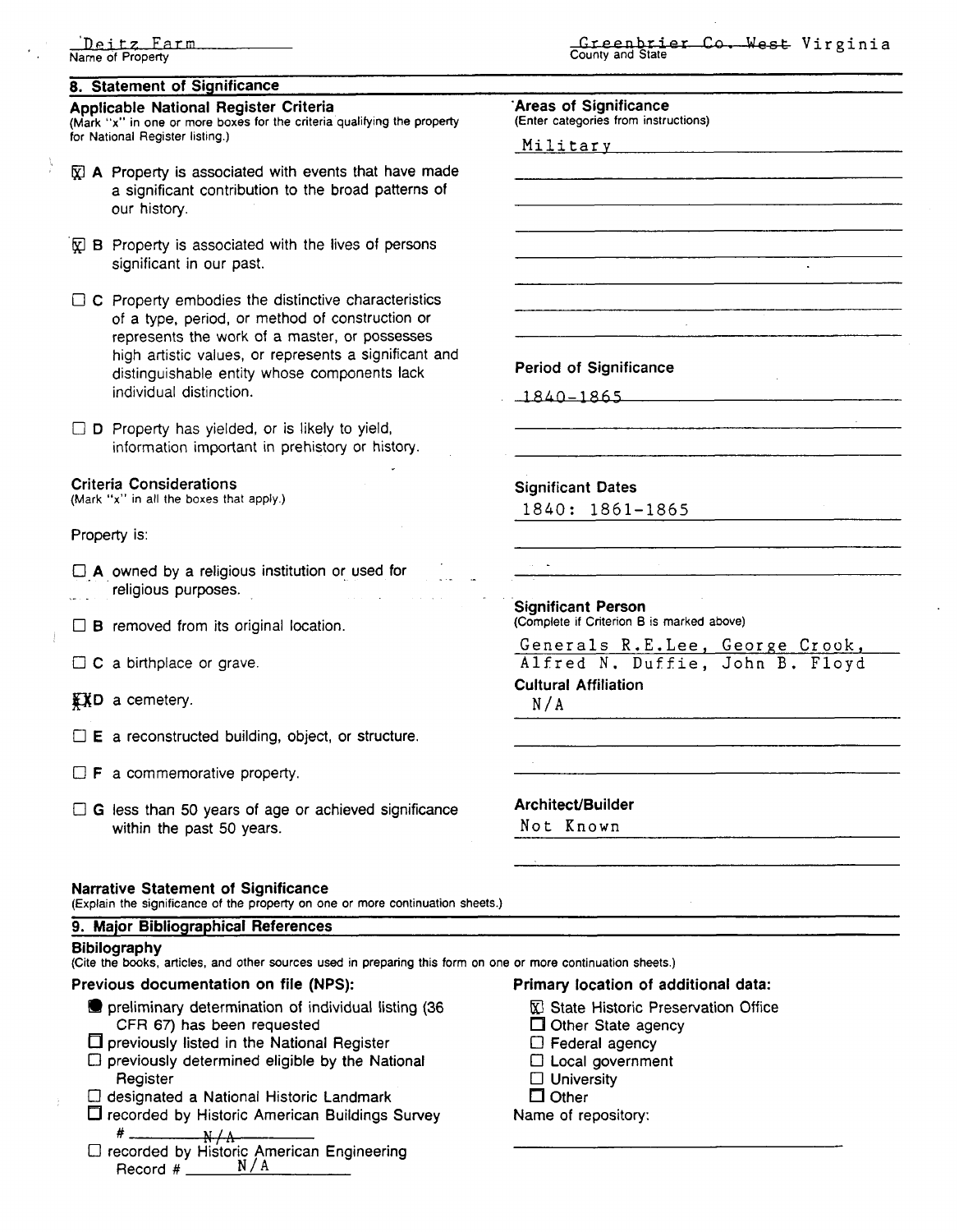| Deitz Farm                                                                                                    | West Virginia<br>Greenbrier Co.                                                                                                                                |
|---------------------------------------------------------------------------------------------------------------|----------------------------------------------------------------------------------------------------------------------------------------------------------------|
| Name of Property                                                                                              | County and State                                                                                                                                               |
| 10. Geographical Data                                                                                         |                                                                                                                                                                |
| approx. 96 acres (Rupert, WV Quadrangle)<br>Acreage of Property __                                            |                                                                                                                                                                |
| <b>UTM References</b><br>(Place additional UTM references on a continuation sheet.)                           |                                                                                                                                                                |
| 5 29 2 50 4 19 5 7 8 0<br>$-1, 7$<br>Easting<br>Northing<br>Zone<br>4, 19, 61, 4, 0<br> 5 2, 86 2, 9<br>2 1 7 | 141191561010<br>529780<br>$3 \lfloor 1 \rfloor$ . 7<br>Northing<br>Easting<br>Zone<br>5 28 84 0 <br>$\perp$<br>41191511210<br>$\square$ See continuation sheet |
| <b>Verbal Boundary Description</b><br>(Describe the boundaries of the property on a continuation sheet.)      |                                                                                                                                                                |
| <b>Boundary Justification</b><br>(Explain why the boundaries were selected on a continuation sheet.)          |                                                                                                                                                                |
| 11. Form Prepared By                                                                                          |                                                                                                                                                                |
| name/title Tim McKinney and Michael J. Pauley, Historians                                                     |                                                                                                                                                                |
| Division of Culture & History<br>organization _                                                               | January, 1992<br>date $\overline{\phantom{a}}$                                                                                                                 |
| street & number Cultural Center, Capitol Complex telephone (304) 348-0220                                     |                                                                                                                                                                |
| city or town Charleston                                                                                       | $\frac{W-V}{W}$ state $\frac{W-V}{W}$ zip code 25305                                                                                                           |
| <b>Additional Documentation</b><br>Submit the following items with the completed form:                        |                                                                                                                                                                |
| <b>Continuation Sheets</b>                                                                                    |                                                                                                                                                                |
| <b>Maps</b>                                                                                                   |                                                                                                                                                                |
| A USGS map (7.5 or 15 minute series) indicating the property's location.                                      |                                                                                                                                                                |
| A Sketch map for historic districts and properties having large acreage or numerous resources.                |                                                                                                                                                                |
| Photographs                                                                                                   |                                                                                                                                                                |
| Representative black and white photographs of the property.                                                   |                                                                                                                                                                |
| <b>Additional items</b><br>(Check with the SHPO or FPO for any additional items)                              |                                                                                                                                                                |
| <b>Property Owner</b>                                                                                         |                                                                                                                                                                |
| (Complete this item at the request of SHPO or FPO.)                                                           |                                                                                                                                                                |
| Patricia Deitz<br>name.                                                                                       |                                                                                                                                                                |
| 3034 Holly Street<br>street & number                                                                          | telenhone                                                                                                                                                      |

 $\cdot$ 

J.

street & number.

city or town Titusville state Florida zip code 32796

Paperwork Reduction Act Statement: This information is being collected for applications to the National Register of Historic Places to nominate properties for listing or determine eligibility for listing, to list properties, and to amend existing listings. Response to this request is required to obtain a benefit in accordance with the National Historic Preservation Act, as amended (16 U.S.C. 470 et **seq.).** 

telephone\_

Estimated Burden Statement: Public reporting burden for this form is estimated to average 18.1 hours per response including time for reviewing instructions, gathering and maintaining data, and completing and reviewing the form. Direct comments regarding this burden estimate or any aspect of this form to the Chief, Administrative Services Division, National Park Service, **P.O.** Box 37127, Washington, **DC** 20013-7127; and the Office of Management and Budget, Paperwork Reductions Projects (1024-0018), Washington, **DC** 20503.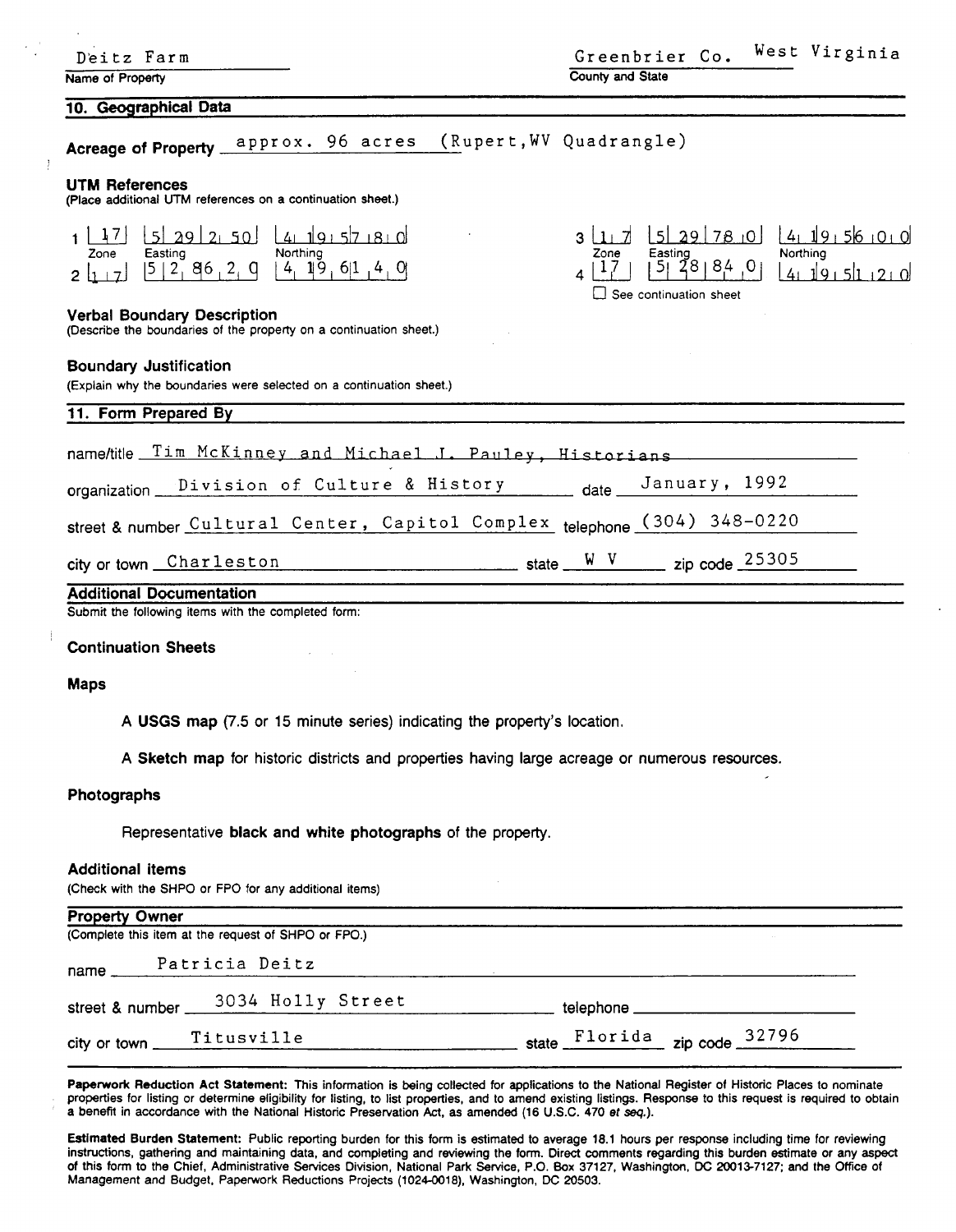**United States Department of the interior National Park Service** 

## **National Register of Historic Places Continuation Sheet**

**Section number 7 Page 1** Deitz Farm, Greenbrier Co. WV

The Deitz House, historically the headquarters of General Robert E. Lee, occupies a high knoll with gently sloping pastures and adjacent woodlands at Meadow Bluff, Greenbrier County. The farm is situated near the intersection of West Virginia Routes 20 and 28, three miles from Interstate 64, and overlooks the historic Kanawha and James River Turnpike.

Captain John Young purchased the farm property in 1839 and constructed the residence in 1840. Situated at an elevation of 2531 feet above sea level, the residence commands an awe-inspiring view of the Meadow River Valley. The Deitz House, Greek Revival in style, is a single pile, two story side gabled red brick residence, with a two over two room arrangement divided by a central hall and staircase that returns to the second floor level. The residence is three bays wide, with long wide windows on both floors and single entrance door on the first floor at the central bay. The surviving windows are eight over eight panes. The door is surrounded by segmented sidelights. Both side elevations contain four additional windows, and the rear of the building contains two windows at the second floor level, which overlook a red brick kitchen addition that is not original to the house, though in all probability dating to the 19th century. There is a three bay, one-story wooden porch across the front of the house, its roof upheld by four wooden columns. The gable roof is a combination of metal and wood with fiberglass wooden shingles replacing the original wood shingles in some locations.

The interior of the Deitz House is, as stated, a two over two arrangment with a central stair. Hardwood floors are in each room and there are four brick and stone fireplaces, two on each floor. The interior remains basically unaltered from its original design, the only remodeling being the addition of the kitchen and a floral design wallpaper that was added to the plaster walls of three bays. Vandals have torn away the original hand-rail from the staircase, though it has been preserved, awaiting rehabilitation. There has also been vandalization in the form of graffiti on the plaster wall surfaces. Vandalizism has also occurred on two of the four fireplaces. A few bricks have been removed from each fireplace. The wooden porch, not beleived to be original to the house, has partially collapsed and will, in all liklihood, be removed. Its restoration at some point is not, however, to be ruled out.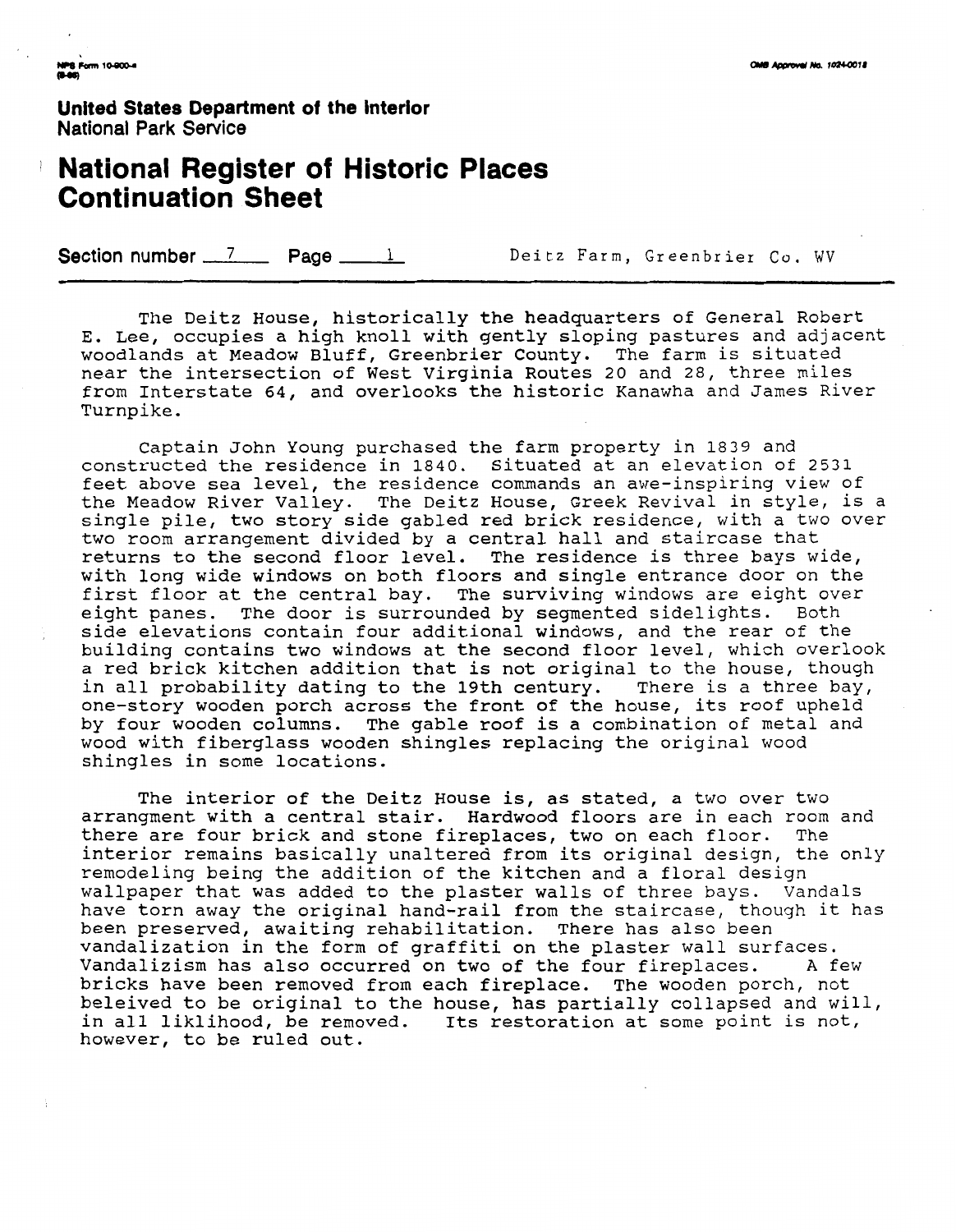**Unlted States Department of the Interior National Park Service** 

## **National Register of Historic Places Continuation Sheet**

**Section number** '7 **Page d** 

There are two wooden outbuildings in the immediate vicinity of the brick house, both of which are contributinq buildings. **A** wooden two-story barn, adjacent to the qate of the property, dates from the early part of the 20th century. It is a noncontributing building.

On two knolls, several hundred meters due west of the house, are the earthwork remains of Confederate fortifications. They are semi-elliptical in configuration and each is a contributing structure (see sketch map). In a depression between the two knolls are the unmarked graves of an unknown number (no more than a dozen) of Confederate soldiers who died in the house during the time that it was serving as a hospital. This "cemetery", or grouping of graves, is considered to be one contributing site. Within sight of the house, south of the old turnpike road, is a contributing trench-like earthwork that was built by the Confederates in 1861. It is a third contributing structure within the nominated boundary.

والمناسب فتواصلهم والمتحدث

Inventory of Contributing/Noncontributing Resources

Brick house-Wooden outbuildings-Barn-Earthworks-Cemetery1 contributing building **2** contributinq buildings 1 noncontributing building 3 contributing structures 1 contributing site

 $\mathcal{H}^{\mathcal{A}}$  and  $\mathcal{A}^{\mathcal{A}}$  are the set of the set of the set of  $\mathcal{A}$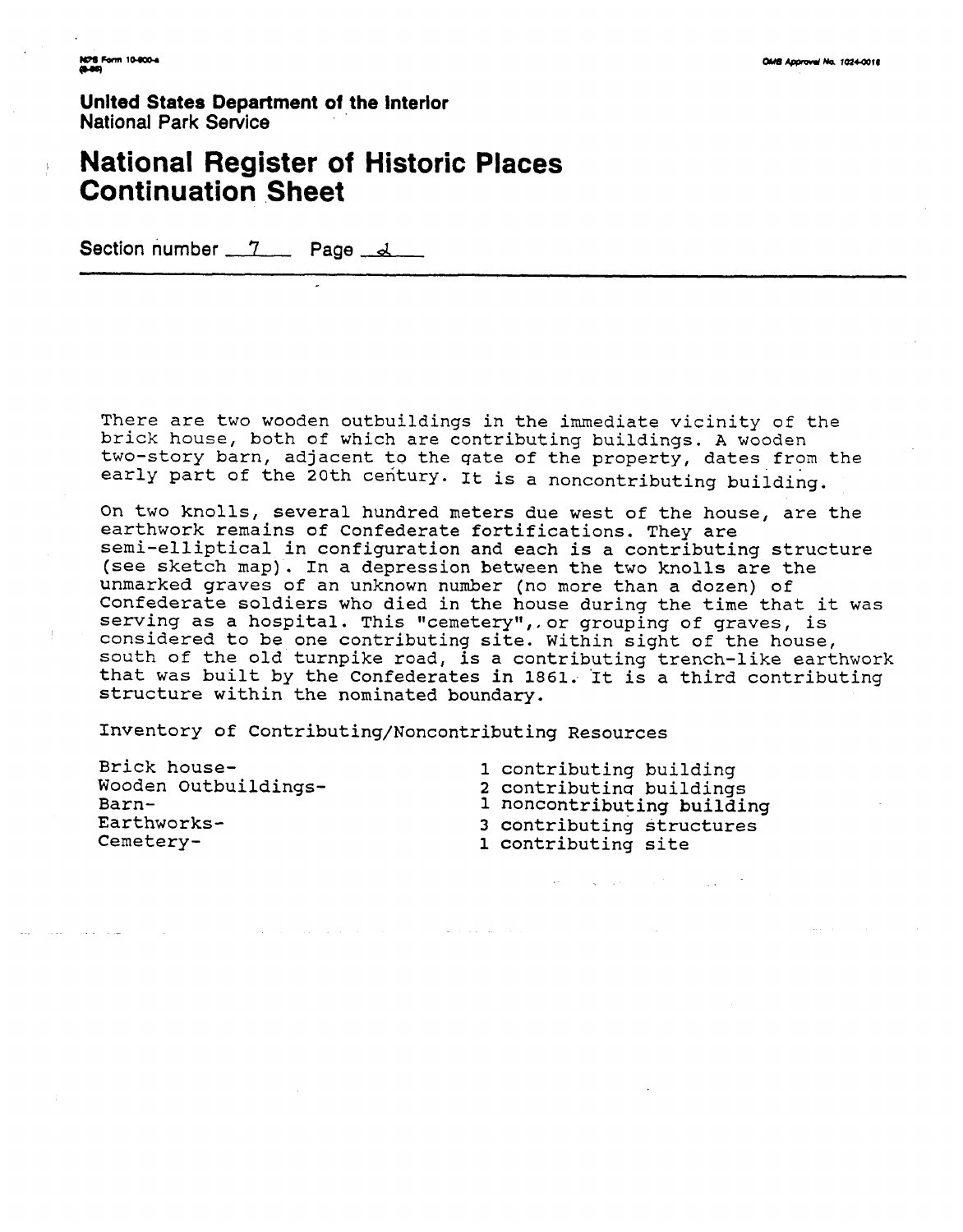**United States Department of the interlor National Park Service** 

# <sup>I</sup>**National Register of Historic Places Continuation Sheet**

Section number  $\frac{8}{2}$  Page  $\frac{1}{2}$  Deitz Farm, Greenbrier Co., WV

The Deitz Farm, or Gen. Robert E. Lee Headquarters, located above the Old James River and Kanawha Turnpike at Meadow Bluff, Greenbrier County, West Virginia, is significant under National Register Criterion **A** for having been associated with events, specifically of a military character, that have made a significant contribution to the broad patterns of our history. It is also significant for having been associated with persons of historical importance during the Civil War. Criteria Exception D is also applicable to the Deitz Farm, as it contains the burial site of a number of soldiers who died here during the period of significance are are associated with the event that gives the site its significance. The period of significance extends from the time of the construction of the residence (see below) until the end of the Civil War in 1865.

Constructed in 1840 and situated on a small hill adjacent to the Old James River and Kanawha Turnpike (present Route 20, also called the Tanyard-Little Sewell Road), the house first served as a residence for Captain John Young. In 1861 the house became the focal point for significant military activity in the area. Being situated in a strategic section of western (now West) Virginia, the Deitz property was frequented by forces of both the Union and Confederacy between 1861 and 1865.

In August 1861 the house was taken over for several days as headquarters for Confederate General John B. Floyd. Following Floyd's retreat from Nicholas County, (West) Virginia after the September 10 Battle of Carnifex Ferry, General Floyd, a former U.S. secretary of war and governor of Virginia, again occupied the Deitz House as military headquarters. It was at this time that the home was first used as a soldiers' hospital.

On September 21, 1861 Confederate General Robert E. Lee arrived at Meadow Bluff and assumed command of the Confederate forces then operating in the area. General Lee, with Gen. Floyd, occupied the Deitz House as headquarters. General Lee remained at the Deitz Farm just two days, at which time he moved his camp to Big Sewell Mountain, sixteen miles northeast of Meadow Bluff. Lee returned to the Deitz farm on October 21, remaining until October 29, at which time he returned to the Confederate capital at Richmond.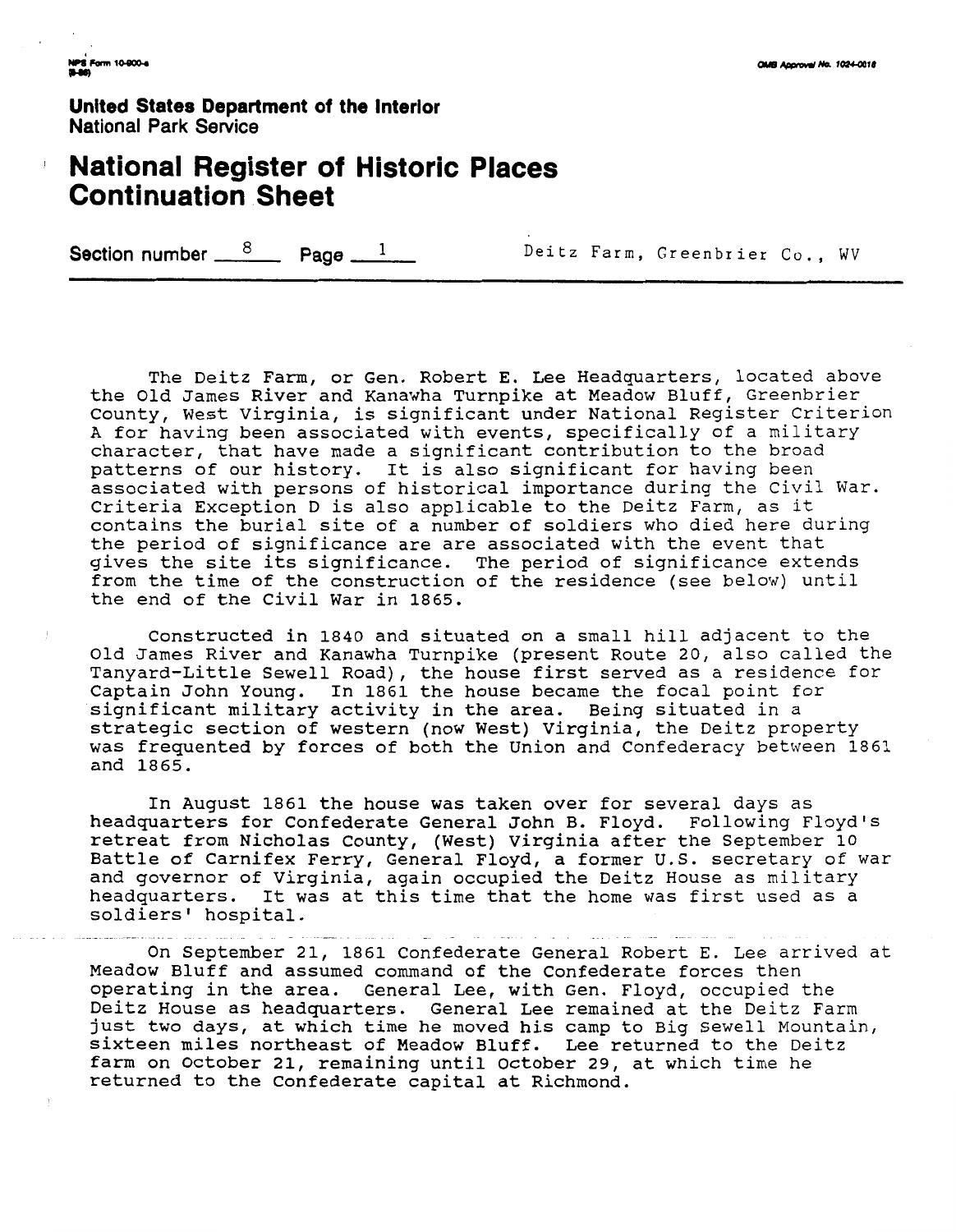**United States Department of the Interior National Park Service** 

## **National Register of Historic Places Continuation Sheet**

Section number  $\frac{8}{2}$  **Page**  $\frac{2}{2}$  **Deitz Farm, Greenbrier Co., WV** 

As General Lee departed Meadow Bluff he placed in charge of the camp there Colonel James L. Davis of the Tenth Regiment Virginia Cavalry. In early December 1861 Confederate forces withdrew from Meadow Bluff and on December 15, one hundred fifty Union soldiers destroyed the one hundred ten log huts which Lee's Confederates had constructed for winter quarters. These huts were located on the Deitz Farm, near the residence.

Following the Battle of Lewisburg in May, 1862, Union Colonel (later Major General) George Crook occupied Meadow Bluff and the Deitz Farm. At this time several thousand Union soldiers camped on and near the Deitz farm and the house itself was once again used as a military headquarters and hospital. Crook's army remained at Meadow Bluff for several weeks.

After the crucial Battle of Droop Mountain, West Virginia, fought on November 6, 1863, union troops commanded by General Alfred N. Duffie occupied Meadow Bluff and the house became Duffiels headquarters. These men arrived at the Deitz Farm on November 9, 1863 and remained several days before marching westward to Charleston.

Following the Battle of Cloyd's Mountain, Virginia, fought May 9, 1864, Union troops commanded by now General George Crook re-occupied Meadow Bluff and once again the Deitz home became a military hospital and headquarters. Gen. Crooks' army was several thousand strong and their tents dotted the landscape for miles around the Deitz property. This 1864 occupation was the last large-scale military occupation of the Deitz Farm, though the site was frequented by military personnel through May 1865.

On a hill adjacent to the Deitz house are several extant military trenches and fifteen unmarked graves said to be of Confederate soldiers who died at the site while it was being used as a hospital. Also, approximately two dozen soldiers' names and regimental inscriptions can be found on several walls of the interior of the house. These inscriptions are by members of both Union and Confederate regiments, spanning 1861-1865.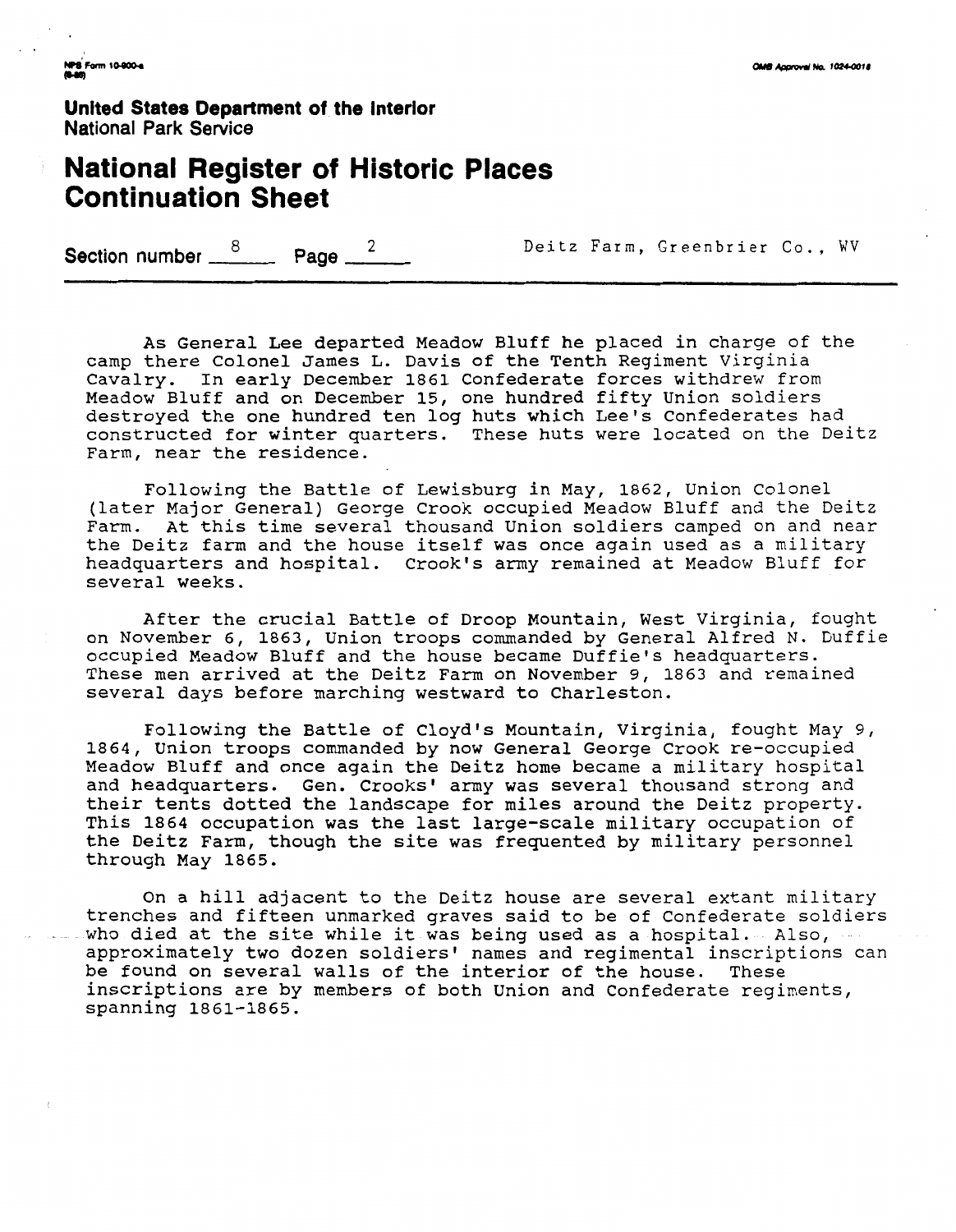**United States Department of the Interior** National Park **Service** 

# **National Register of Historic Places Continuation Sheet**

**Section number 8 8 Page 3 8 Deitz Farm, Greenbrier Co., WV** 

In its Civil War Context, this property is the only one known in West Virginia with which General Robert E. Lee is as closely associated and the only building that he used as a military headquarters for as long as he used the Deitz Farm. According to historian Tim McKinney, whose Robert E. Lee at Sewell Mountain is the definitive source for this campaign, this is the primary site associated with General Lee during this, his only campaign conducted exclusively in what is now West Virginia. Also within the Context, few if any sites within West Virginia served as campaign headquarters for such long periods of time for so many different general officers from both sides of the conflict. Few sites were used as medical facilities over the extended period that the Deitz Farm was so used.

Following the period of significance, the house was again used as a private residence. Ownership since the Civil War period has included David Frantz from 1866 until 1876, Elizabeth Littlepage from 1876 to 1879 and W.N. Nickel1 (who was a founder of The Grange in the Greenbrier-Fayette County area) from 1879 until 1907. The property was acquired by W. A. Bivens in 1907, whose close relative, H.W. Bivens represented Greenbrier County in the W.Va. House of Delegates from 1907 to 1909. A daughter of Mr. Bivens, Lillie Deitz, subsequently owned the house, and today it is locally known as the Deitz House. It remains in the Deitz family today, though it has been unoccupied for approximately fifteen years and is in disrepair, as well as having been subjected to recent vandalism.

The Deitz Farm is significant, therefore, for its close association with events of the Civil War in West Virginia. The farm's use as headquarters by both Confederate and Union commanders, as a hospital for wounded soldiers, as a fortified stronghold and even as a burial ground for civil War dead all contribute to its significance as an important Civil War site in West Virginia.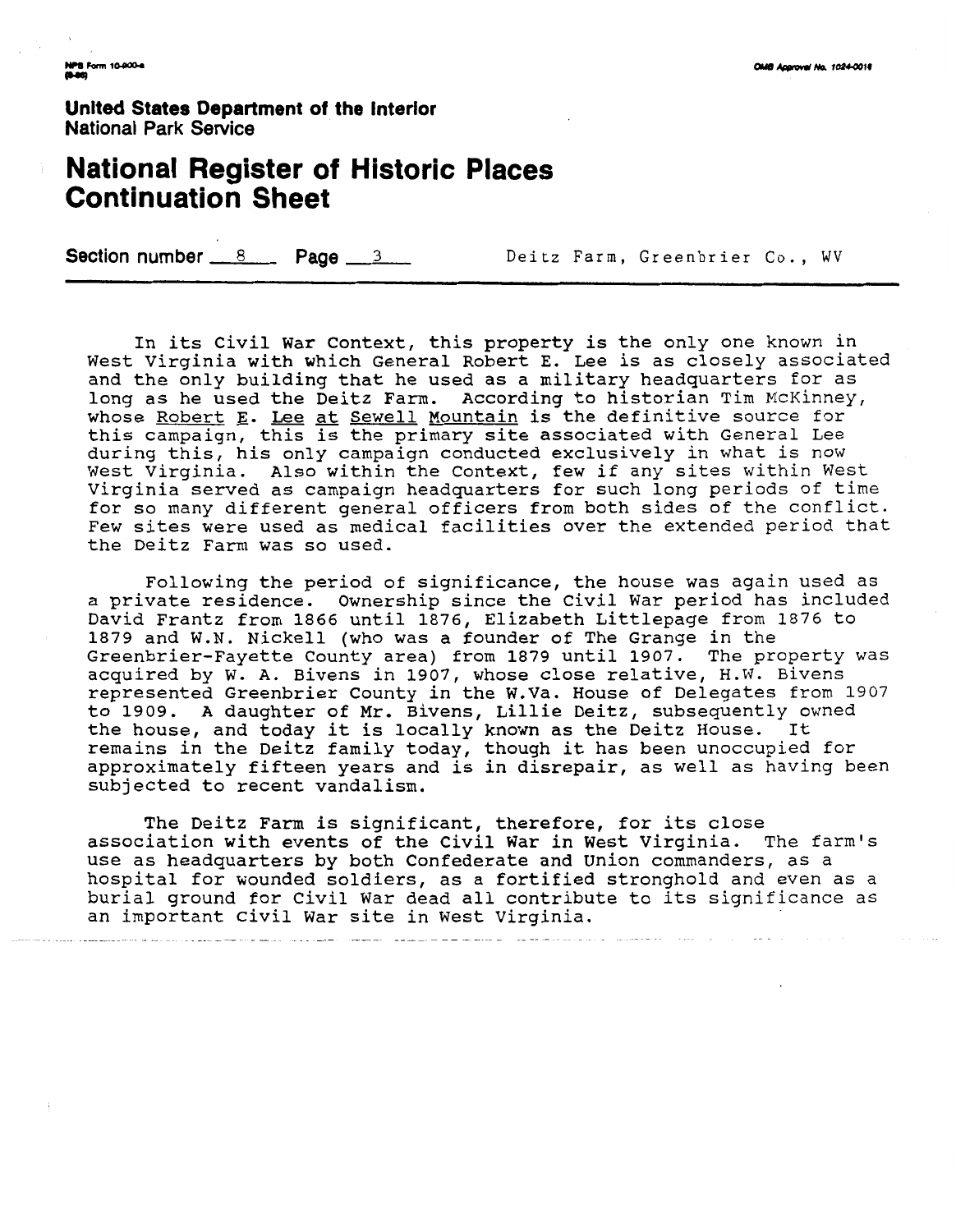**United States Department of the Interior National Park Senrice** 

## **National Register of Historic Places Continuation Sheet**

Section number 9 **Page 1 Deitz Farm, Greenbrier Co., WV** 

PART NINE -- MAJOR BIBLIOGRAPHICAL REFERENCES

Cohen, Stan B. The Civil War in West Virginia. Charleston. Pictorial Histories Pub. Co. 1975.

"Deitz Farm Lays Claim to Civil War Legend" Unidentified newspaper clipping in the files of the Fayette County, W.Va. Historical Society.

- "General Lee Slept Here" Charleston Gazette-Mail. Charleston. April 30, 1967.
- "House Has Civil War Past." The Meadow River Post, April 8, 1987.
- Journal of the Greenbrier Historical Society. Lewisburg. Vol. 5, # 4, 1990.
- McKinney, Tim. The Civil War **in** Favette Countv, **W.Y.** Charleston. Pictorial Histories Pub. Co. 1988.
- McKinney, Tim. Robert E. Lee At Sewell Mountain: The West Virginia Campaign. Charleston. Pictorial Histories Pub. Co. 1990.
- The Official Records of the War of the Rebellion of the Union **and**  Confederate Armies. U.S. Government Printing office. Washington. 1880-1901. Series I, Vol. **5** and series I, Vol. 51, Parts 1 and 2.
- Rice, Otis K. A History of Greenbrier County. Parsons, W.Va. McClain Pub. Co. 1985.
- -. "Selected Archeological and Historical Sites in West ~irginia." elected Archeological and Historical Sites in West<br>Wheeling College. 1965. (At WV S.H.P.O. Files).
	- Stutler, Boyd B. The Civil War in West Virginia. Charleston. The Education Foundation, Inc. 1963.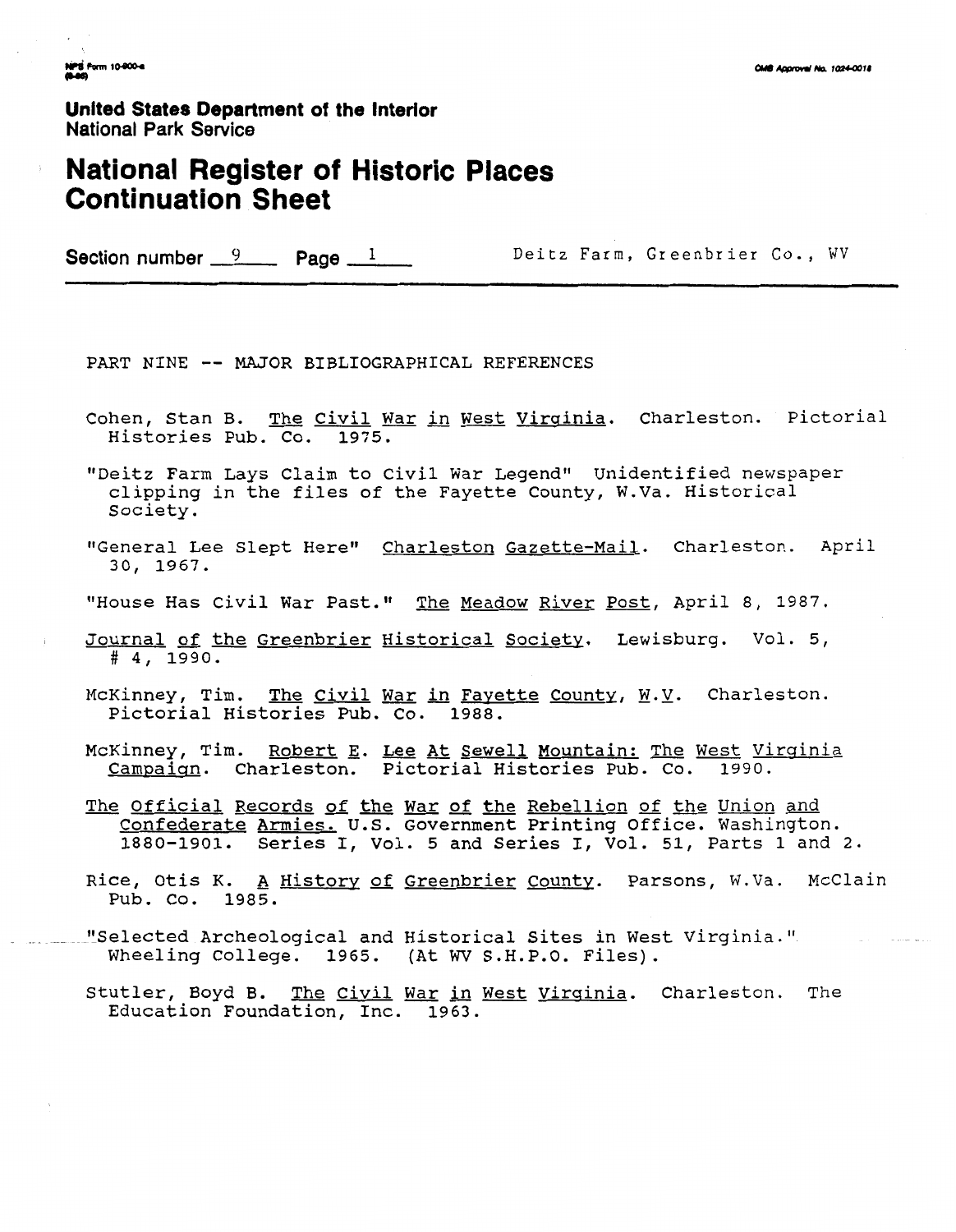**United States Department of the Interior National Park Service** 

## **National Register of Historic Places**  <sup>I</sup>**Continuation Sheet**

**Section number 10 Page 2** Deitz Farm Greenbrier County' WV

Part 10 VERBAL BOUNDARY DESCRIPTION

Beginning at a point where County Route 60/25 meets State Route 28; thence approximatly 750 feet northeast along the west side of Route  $60/25$ ; thence in a line approximatly 1600 feet due northwest along the southern side of Route 60/25 to where said route begins to cross The Meadow River; thence in a slightly meandering fashion following the east bank of The Meadow River for approximatly 2500 feet southwest to where the major contour line meets the east side of The Meadow River; thence following the principal 2500 foot contour-line (as lined in red on the accompanying U.S.G.S. Topographic Map) in an eastward direction; thence south eastward; thence north for approximatly 2000 feet until the line meets the east side of State Route 28; thence in a line northwest for approximaltly 500 feet along the west side of State Route 28 to the point of beginning, encompassing approxiamtly 96 acres.

Part 10 VERBAL BOUNDARY JUSTIFICATION

 $\sim$   $\sim$ 

The boundary is drawn so as to include the principal area immediatly around the Dietz House/Headquarters that served as outdoor bivouac for soldiers of both sides during the time the property was used for military purposes. On the north and west the boundaries are drawn so as to include the major Confederate trenches along the east side of The Meadow River and the defensive earthworks on the two principal rises that were constructed in anticipation of Federal assault down Route 60 from the northwest. The boundaries also include the burial sites of Confederate soldiers who died while the property was being used as a field hospitdl.

المناط المتعمل العاقر الفراد

<u>and the company of the management</u> of the co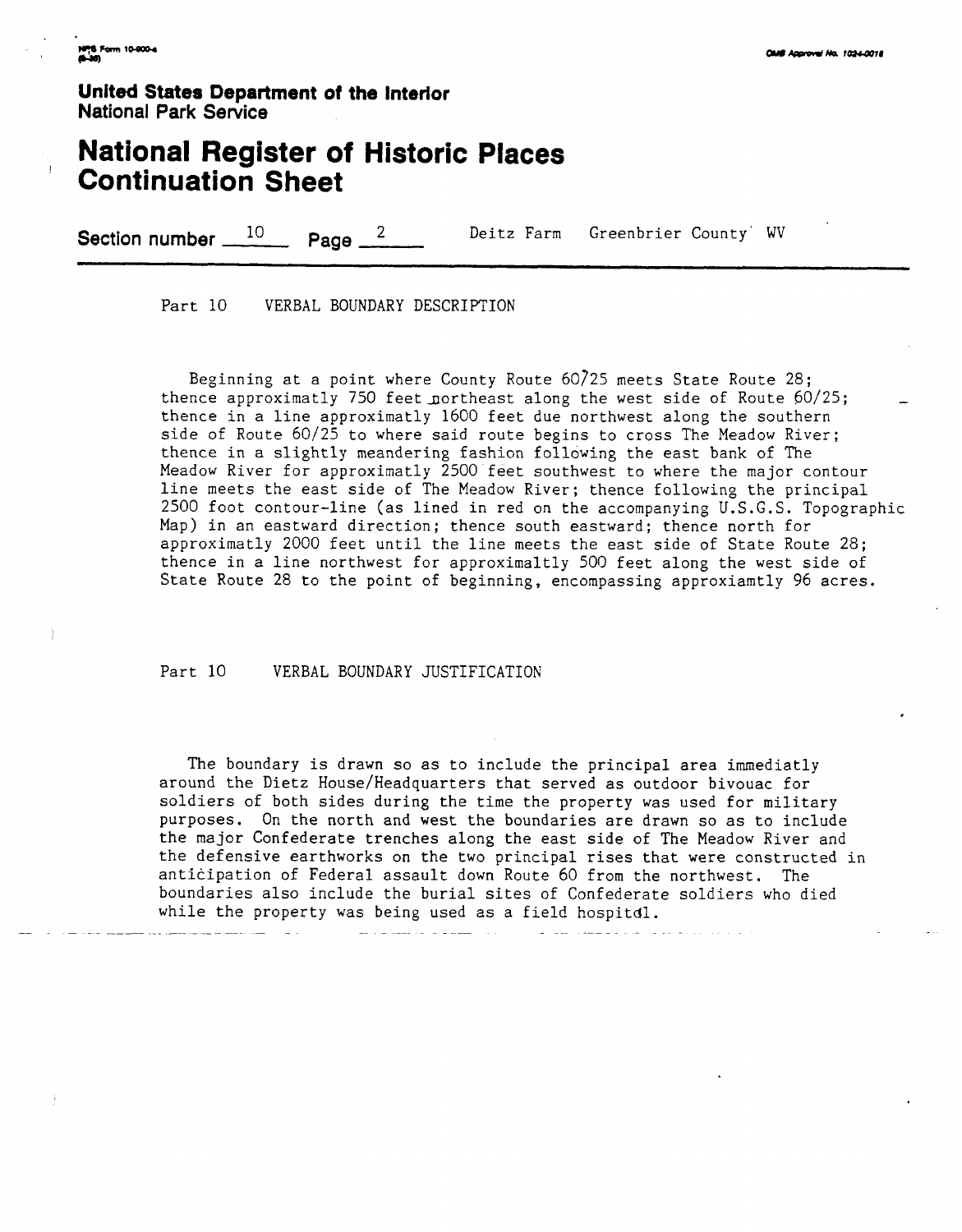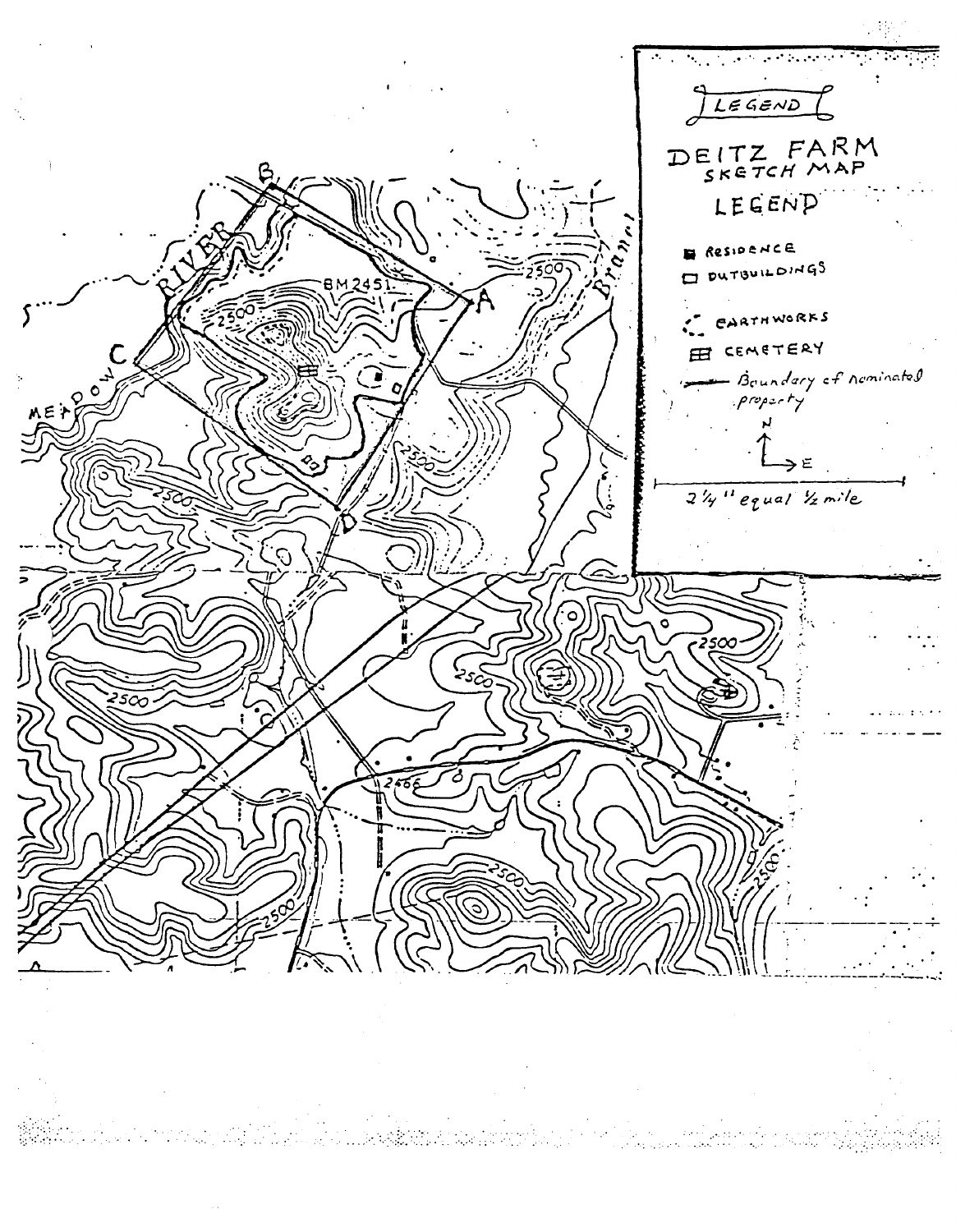